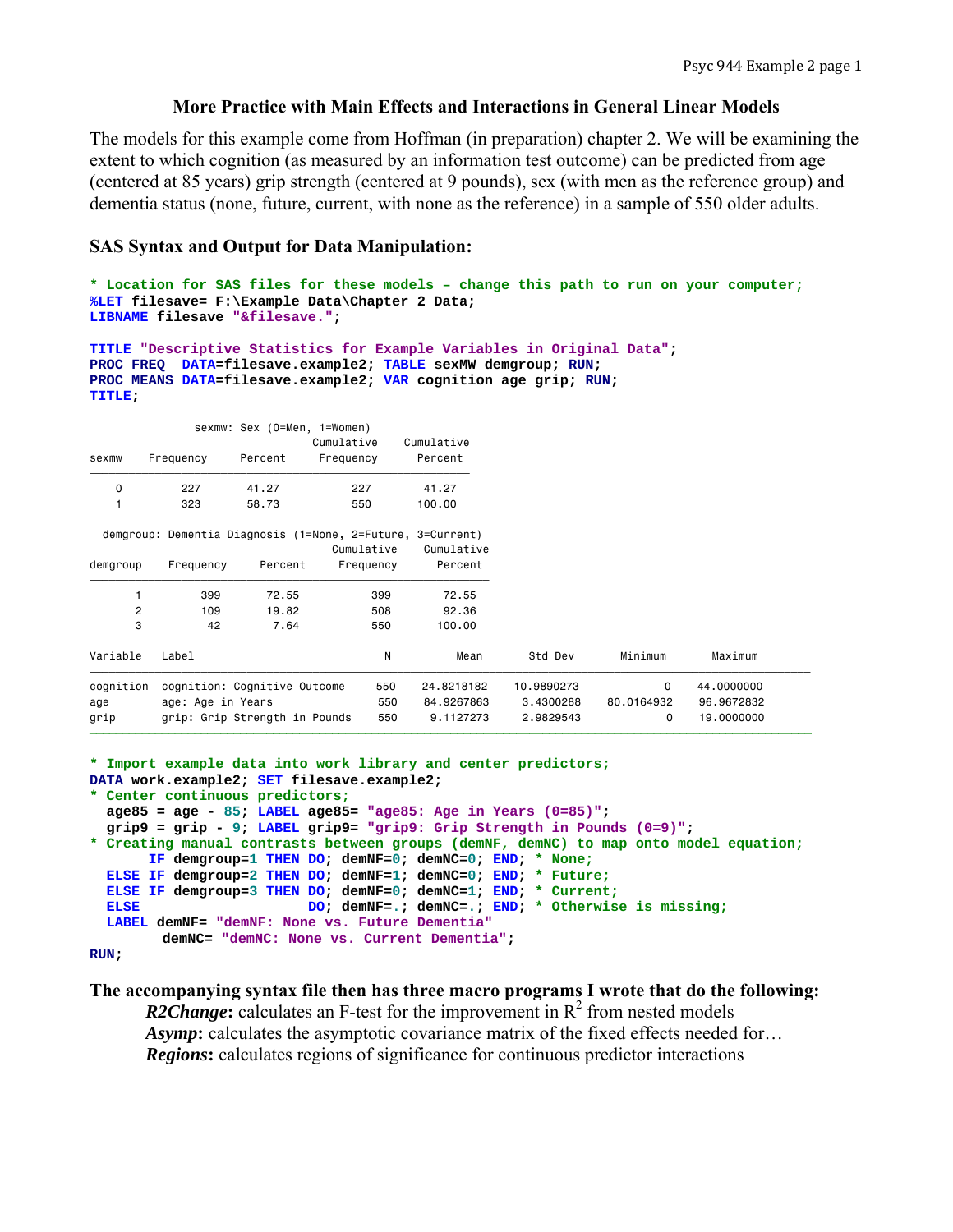The EFFECTSIZE option provides additional output related to eta<sup>2</sup> and  $\omega^2$ (not shown to save space). The ODS OUTPUT is saving the  $R^2$  for use later.

# **SAS PROC GLM Syntax and Output for Equation 2.7, in which the** *i* **subscript indicates person:** Cognition  $\beta_0 = \beta_0 + \beta_1 (Age_i - 85) + \beta_2 (Grip_i - 9) + \beta_3 (SexMW_i) + e_i$

**TITLE1 "Eq 2.7: Model with Age, Grip, Sex (0=Men, 1=Women)"; PROC GLM DATA=work.example2;** 

- **\* Model Y = fixed effects, options after / print extra output; MODEL cognition = age85 grip9 sexMW / SOLUTION SS3 EFFECTSIZE;**
- **\* Save pieces of output for use in macros (optional);**
- **ODS OUTPUT FitStatistics=work.Rsq2\_7; \* Intercepts per sex (hold age=85, grip=9);**

```
 ESTIMATE "Intercept for Men" intercept 1 sexMW 0; 
  ESTIMATE "Intercept for Women" intercept 1 sexMW 1; 
* Need both RUN and QUIT, shut off title;
```
**RUN; QUIT; TITLE1;** 

# **ANOVA Test of Significance for Model R2**

|                 |     | Sum of      |             |         |         |
|-----------------|-----|-------------|-------------|---------|---------|
| Source          | DF  | Squares     | Mean Square | F Value | Pr > F  |
| Model           | 3   | 6574.67775  | 2191.55925  | 20.04   | < 0.001 |
| Error           | 546 | 59721.86043 | 109.38070   |         |         |
| Corrected Total | 549 | 66296.53818 |             |         |         |

# **Model R2**

| R-Square | Coeff Var | Root MSE | cognition Mean |
|----------|-----------|----------|----------------|
| 0.099171 | 42.13439  | 10.45852 | 24.82182       |

### **ANOVA Table of F-tests for Fixed Effects** *(won't be uniquely useful, so is omitted from now on)*

| Source | DF | Type III SS | Mean Square | F Value      Pr > F |        |
|--------|----|-------------|-------------|---------------------|--------|
| age85  |    | 1172.922323 | 1172.922323 | 10.72               | 0.0011 |
| grip9  |    | 1179.415578 | 1179.415578 | 10.78               | 0.0011 |
| sexmw  |    | 1609.324132 | 1609.324132 | 14.71               | 0.0001 |

# **ESTIMATE Statement Results: Model-Implied Fixed Effects**

|                     |            | Standard   |         |              |
|---------------------|------------|------------|---------|--------------|
| Parameter           | Estimate   | Error      | t Value | Pr >  t      |
| Intercept for Men   | 26.9594307 | 0.73887292 | 36.49   | $\leq$ .0001 |
| Intercept for Women | 23.1606507 | 0.60034925 | 38.58   | < 0.0001     |

# **Solution for Fixed Effects**

|           |               | Standard   |         |          |
|-----------|---------------|------------|---------|----------|
| Parameter | Estimate      | Error      | t Value | Pr >  t  |
| Intercept | 26.95943069   | 0.73887292 | 36.49   | < 0.0001 |
| age85     | $-0.43377191$ | 0.13246378 | $-3.27$ | 0.0011   |
| grip9     | 0.54600194    | 0.16627659 | 3.28    | 0.0011   |
| sexmw     | $-3.79877994$ | 0.99035915 | $-3.84$ | 0.0001   |

# **Interpret each fixed effect:**

Intercept  $β_0 =$ 

Main effect of Age  $\beta_1$  =

Main effect of Grip Strength  $\beta_2$  =

Main effect of Sex  $\beta_3$  =

The intercept for women is calculated from: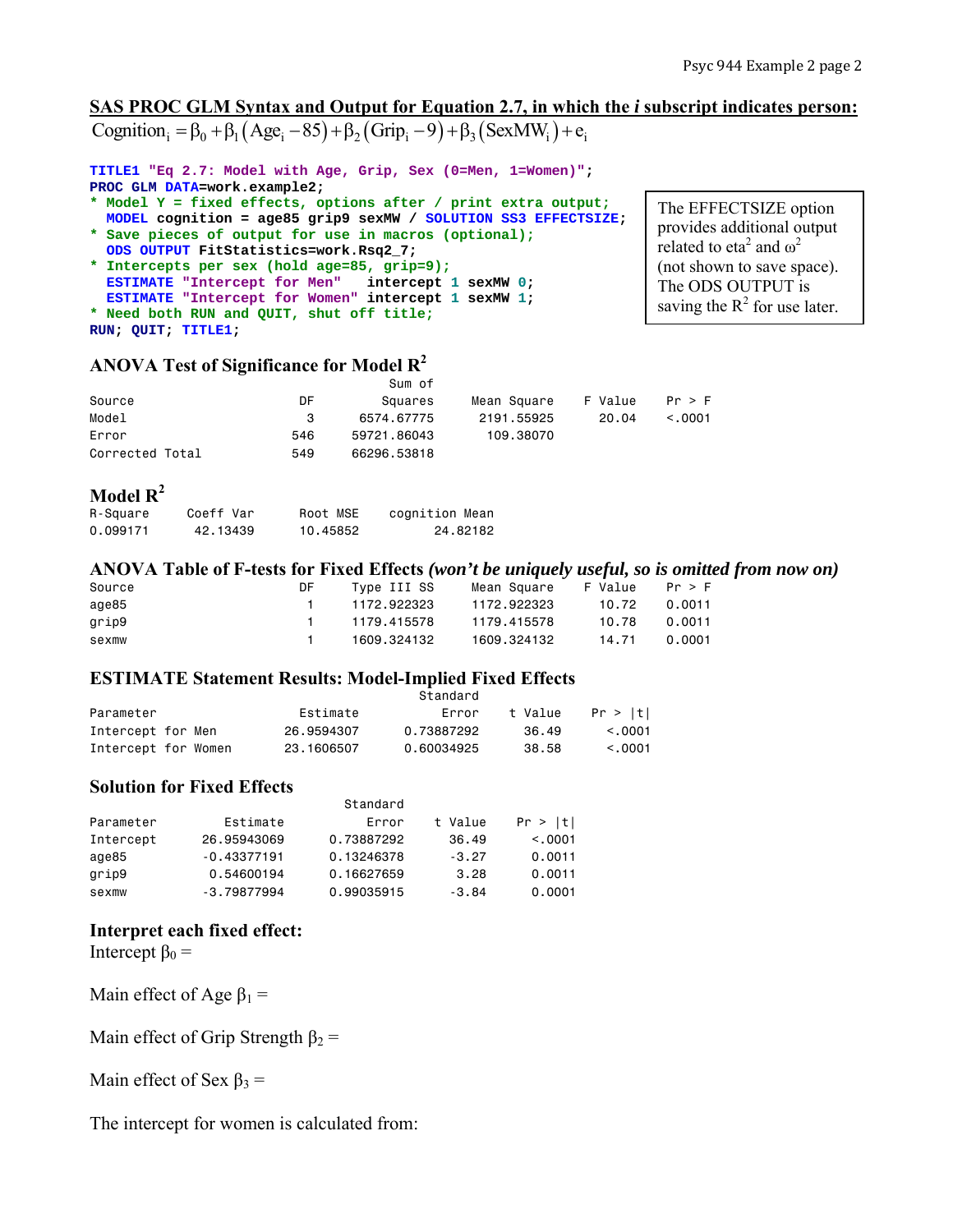# **SAS PROC GLM Syntax and Output for Equation 2.8, adding 2 contrasts for dementia group:**

Cognition  $=\beta_0 + \beta_1 (Age_i - 85) + \beta_2 (Grip_i - 9) + \beta_3 (SexMW_i) + \beta_4 (DemNF_i) + \beta_5 (DemNC_i) + e_i$ We can use the model equation to calculate the **dementia group means** for predicted cognition:

Cognition for None =  $\beta_0$ Cognition for Future =  $\beta_0 + \beta_4$ Cognition for Current =  $\beta_0 + \beta_5$ We can determine the **differences between the dementia group means** as follows: None vs. Future = Future – None =  $(\beta_0 + \beta_4) - (\beta_0) = \beta_4$ None vs. Current = Current – None =  $(\beta_0 + \beta_5) - (\beta_0) = \beta_5$ Future vs. Current = Current – Future =  $(\beta_0 + \beta_5) - (\beta_0 + \beta_4) = \beta_5 - \beta_4 = -\beta_4 + \beta_5$ 

**These values are then requested via the ESTIMATE statements below…** 

```
TITLE1 "Eq 2.8: Model adding Dementia Group (demNF, demNC) as manual contrasts"; 
PROC GLM DATA=work.example2; 
* Model Y = fixed effects, options after / print extra output;
  MODEL cognition = age85 grip9 sexMW demNF demNC / SOLUTION SS3; 
* Request group means (hold age=85, grip=9, men);
```

```
 ESTIMATE "Intercept for None" intercept 1 demNF 0 demNC 0; 
  ESTIMATE "Intercept for Future" intercept 1 demNF 1 demNC 0; 
  ESTIMATE "Intercept for Current" intercept 1 demNF 0 demNC 1; 
* Request group differences;
  ESTIMATE "None vs. Future" demNF 1 demNC 0; 
 ESTIMATE "None vs. Current" demNF 0 demNC 1; 
 ESTIMATE "Future vs. Current" demNF -1 demNC 1; 
* Save pieces of output for use in macros (optional);
```
 **ODS OUTPUT FitStatistics=work.Rsq2\_8; \* Need both RUN and QUIT, shut off titles; RUN; QUIT; TITLE1;** 

#### **ANOVA Test for Model**  $\mathbb{R}^2$  Sum of

| Source          |           | DF       | Squares        | Mean Square | F Value | Pr > F       |
|-----------------|-----------|----------|----------------|-------------|---------|--------------|
| Model           |           | 5        | 18385.97930    | 3677.19586  | 41.75   | $\leq$ .0001 |
| Error           |           | 544      | 47910.55888    | 88,07088    |         |              |
| Corrected Total |           | 549      | 66296.53818    |             |         |              |
| R-Square        | Coeff Var | Root MSF | cognition Mean |             |         |              |

| $\cdots$ oqual o |          |          | $50.911 + 12011$ modif |
|------------------|----------|----------|------------------------|
| 0.277329         | 37.80790 | 9.384609 | 24.82182               |

#### **ESTIMATES: Requested Fixed Effects** Standard

| Parameter             | Estimate      | Error      | t Value  | Pr >  t |
|-----------------------|---------------|------------|----------|---------|
| Intercept for None    | 29,2643254    | 0.69850792 | 41.90    | < 0.001 |
| Intercept for Future  | 23.5423544    | 1.07852978 | 21.83    | < 0.001 |
| Intercept for Current | 12,7845121    | 1.53019333 | 8.35     | < 0.001 |
| vs. Future<br>None    | $-5.7219710$  | 1.01907848 | $-5.61$  | < 0.001 |
| vs. Current<br>None   | $-16.4798133$ | 1.52275357 | $-10.82$ | < 0.001 |
| Future vs. Current    | $-10.7578423$ | 1.70795708 | $-6.30$  | < 0.001 |

# **Solution for Fixed Effects** Standard

| Parameter | Estimate       | Error      | t Value  | Pr >  t  |
|-----------|----------------|------------|----------|----------|
| Intercept | 29,26432541    | 0.69850792 | 41.90    | < 0.0001 |
| age85     | $-0.40573396$  | 0.11889717 | $-3.41$  | 0.0007   |
| grip9     | 0.60422556     | 0.14977568 | 4.03     | < 0.0001 |
| sexmw     | $-3.65737421$  | 0.89143262 | $-4.10$  | < 0.0001 |
| demNF     | $-5.72197100$  | 1.01907848 | $-5.61$  | < 0.0001 |
| demNC     | $-16.47981327$ | 1.52275357 | $-10.82$ | < 0.0001 |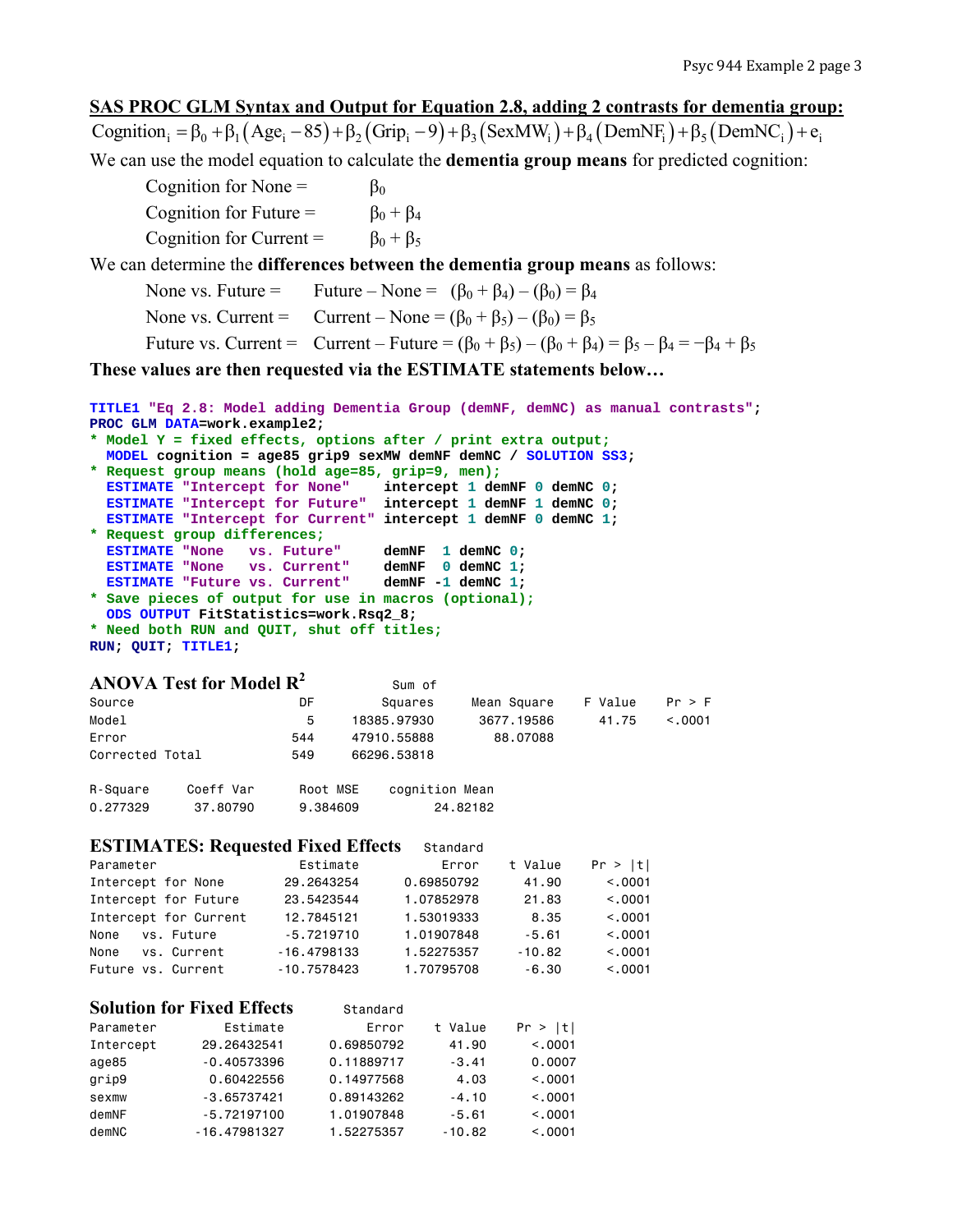I wrote a macro program to calculate the  $\mathbb{R}^2$  change **F-test** from adding these 2 fixed effects for dementia group (i.e., a df=2 test rather than for each separate contrast), which is called below:

| /* To use R2Change Macro, enter:                                            |                                                           |  |  |  |  |
|-----------------------------------------------------------------------------|-----------------------------------------------------------|--|--|--|--|
| $N =$                                                                       | Total Sample Size                                         |  |  |  |  |
| $DataI =$                                                                   | Name of dataset that stores R2 for larger model (on ODS)  |  |  |  |  |
| NpredL=                                                                     | Number of predictors in larger model                      |  |  |  |  |
| $\mathtt{Datas}$ =                                                          | Name of dataset that stores R2 for smaller model (on ODS) |  |  |  |  |
| <b>NpredS=</b>                                                              | Number of predictors in smaller model */                  |  |  |  |  |
|                                                                             | * Call macro to test R2 change from Eq 2 8 vs. Eq 2 7;    |  |  |  |  |
| %R2Change(N=550, DataL=work.Rsq2_8, NpredL=5, DataS=work.Rsq2_7, NpredS=3); |                                                           |  |  |  |  |

#### Which then generates this output, indicating that the overall df=2 effect of group is significant

|         |                   | R2 Change F-Test for work. Rsq2 8 $(L)$ vs. work. Rsq2 7 $(S)$ |          |          |         |         |        |
|---------|-------------------|----------------------------------------------------------------|----------|----------|---------|---------|--------|
|         |                   | Rsquare Rsquare Rsquare Npred                                  | Npred    |          |         |         |        |
|         | <b>Example 18</b> | Diff L S                                                       |          | DFnum    | DFdenom | Fvalue  | Pvalue |
| 0.27733 |                   |                                                                | $\sim$ 3 | $\sim$ 2 | 544     | 67.0557 |        |

# **SAS PROC GLM Syntax and Output for Equation 2.8 using CLASS statement for sex and dementia groups instead of manual contrasts:**

```
* Create formats for output using categorical predictors;
* Then uses numeric/alphabetical order to order categories the way I want!;
PROC FORMAT; 
      VALUE Gender 0="2Men" 1="1Women"; * So Men stay ref;
      VALUE Dementia 1="4None" 2="2Future" 3="3Current"; * So None stays ref;
RUN; 
TITLE1 "Eq 2.8: Model adding Dementia Group (2=Future, 3=Current, 4=None)"; 
TITLE2 "Uses CLASS statement to ask SAS to make our group contrasts"; 
PROC GLM DATA=work.example2; 
* CLASS statement lists categorical predictors it will create contrasts for;
* FORMAT asks it to print value labels defined above;
  CLASS sexMW demgroup; FORMAT sexMW Gender. demgroup Dementia.; 
* Model Y = fixed effects, options after / print extra output;
  MODEL cognition = age85 grip9 sexMW demgroup / SOLUTION SS3; 
* Request group means (age=85, grip=9, have to say is for men), group= F C N;
  ESTIMATE "Intercept for 4None" intercept 1 sexMW 0 1 demgroup 0 0 1; 
 ESTIMATE "Intercept for 2Future" intercept 1 sexMW 0 1 demgroup 1 0 0; 
 ESTIMATE "Intercept for 3Curent" intercept 1 sexMW 0 1 demgroup 0 1 0; 
* Request group differences, group= F C N;
 ESTIMATE "4None vs. 2Future" demgroup 1 0-1;<br>ESTIMATE "4None vs. 3Current" demgroup 0 1-1;
 ESTIMATE "4None vs. 3Current" demgroup 0 1 -1; 
 ESTIMATE "2Future vs. 3Current" demgroup -1 1 0; 
* Need both RUN and QUIT, shut off titles;
RUN; QUIT; TITLE1; TITLE2;
```

|           |          | <b>New Solution for Fixed Effects</b> | Standard   |          |          |
|-----------|----------|---------------------------------------|------------|----------|----------|
| Parameter |          | Estimate                              | Error      | t Value  | Pr >  t  |
| Intercept |          | 29.26432541 B                         | 0.69850792 | 41.90    | < 0.001  |
| age85     |          | $-0.40573396$                         | 0.11889717 | $-3.41$  | 0.0007   |
| grip9     |          | 0.60422556                            | 0.14977568 | 4.03     | < 0.001  |
| sexmw     | 1Women   | $-3.65737421$ B                       | 0.89143262 | $-4.10$  | < 0.001  |
| sexmw     | 2Men     | 0.00000000 B                          |            |          |          |
| demgroup  | 2Future  | $-5.72197100$ B                       | 1.01907848 | $-5.61$  | < 0.0001 |
| demgroup  | 3Current | $-16.47981327B$                       | 1.52275357 | $-10.82$ | < 0.001  |
| demgroup  | 4None    | 0.00000000 B                          | ٠          |          | ٠        |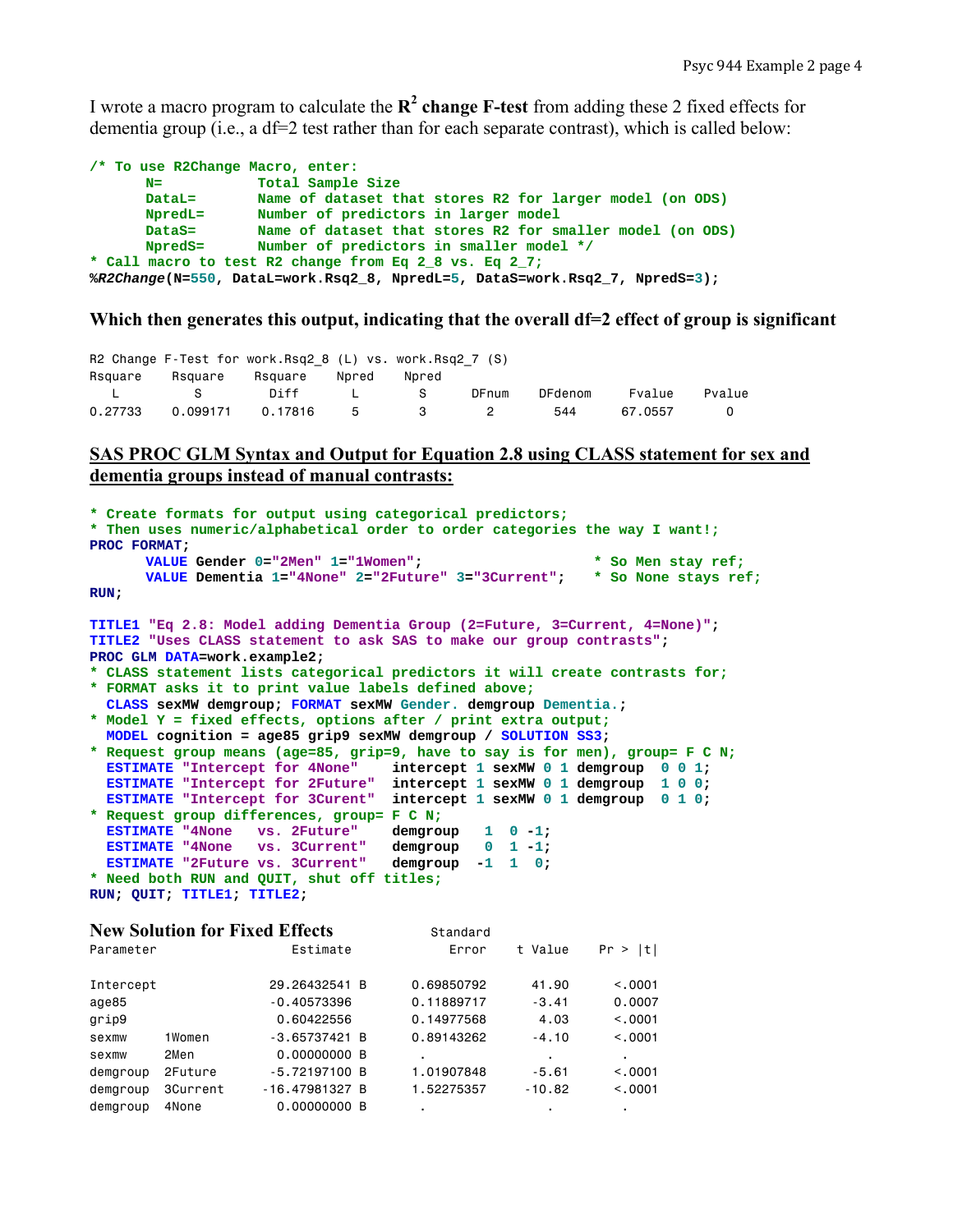# **SAS PROC GLM Syntax and Output for Equation 2.9, adding interaction of age\*grip:**

Cognition<sub>i</sub> =  $\beta_0$  +  $\beta_1$  (Age<sub>i</sub> - 85) +  $\beta_2$  (Grip<sub>i</sub> - 9) +  $\beta_3$  (SexMW<sub>i</sub>) +  $\beta_4$  (DemNF<sub>i</sub>) +  $\beta_5$  (DemNC<sub>i</sub>)  $+\beta_6(Age_i - 85)(Grip_i - 9) + e_i$ 

We can use the model equation to calculate the **simple effect of age** at any level of *grip strength* (age as the effect, grip strength as the moderator):

Simple Effect of Age =  $\beta_1(Age_i-85) + \beta_6(Age_i-85)(Grip_i-9) \rightarrow (Age_i-85)[\beta_1 + \beta_6(Grip_i-9)]$ 

Likewise, we can use the model equation to calculate the **simple effect of grip strength** at any level of *age* (grip strength as the effect, age as the moderator):

Simple Effect of Grip =  $\beta_2$ (Grip<sub>i</sub>-9) +  $\beta_6$ (Age<sub>i</sub>-85)(Grip<sub>i</sub>-9) → (Grip<sub>i</sub>-9)[ $\beta_2$  +  $\beta_6$ (Age<sub>i</sub>-85)]

```
Examples of these are requested via the ESTIMATE statements… 
TITLE1 "Eq 2.9: Model with Age by Grip Interaction"; 
PROC GLM DATA=work.example2; 
* Model Y = fixed effects, options after / print extra output;
   MODEL cognition = age85 grip9 sexMW demNF demNC age85*grip9 
                       / SOLUTION SS3 INVERSE; 
* Request simple effects at other values of age and grip;
  ESTIMATE "Age Effect for Grip=6" age85 1 age85*grip9 -3;<br>
ESTIMATE "Age Effect for Grip=9" age85 1 age85*grip9 0;
  ESTIMATE "Age Effect for Grip=9" age85 1 age85*grip9 0;<br>
ESTIMATE "Age Effect for Grip=12" age85 1 age85*grip9 3;
  ESTIMATE "Age Effect for Grip=12"
   ESTIMATE "Grip Effect for Age=80" grip9 1 age85*grip9 -5; 
   ESTIMATE "Grip Effect for Age=85" grip9 1 age85*grip9 0; 
   ESTIMATE "Grip Effect for Age=90" grip9 1 age85*grip9 5; 
* Save pieces of output for use in macros (optional);
   ODS OUTPUT FitStatistics=work.Rsq2_9 InvXPX=work.Inv2_9 
              OverallANOVA=work.Ano2_9 ParameterEstimates=work.Fix2_9; 
                                                                         The INVERSE option is 
                                                                         needed for a macro 
                                                                         program that calculates 
                                                                         regions of significance 
                                                                         for the interaction.
```
The ODS command is saving (in order):  $R^2$ , matrix inverse of XTX, ANOVA  $R^2$ table, and the solution for fixed effects for the macro programs that follow.

```
* Need both RUN and QUIT, shut off title;
RUN; QUIT; TITLE1;
```

|                 | ANOVA Test for Model $\mathbb{R}^2$       |          |               | Sum of         |             |         |          |
|-----------------|-------------------------------------------|----------|---------------|----------------|-------------|---------|----------|
| Source          |                                           | DF       |               | Squares        | Mean Square | F Value | Pr > F   |
| Model           |                                           | 6        | 19185.04106   |                | 3197,50684  | 36.85   | < 0.001  |
| Error           |                                           | 543      | 47111.49712   |                | 86.76150    |         |          |
| Corrected Total |                                           | 549      | 66296.53818   |                |             |         |          |
| R-Square        | Coeff Var                                 | Root MSE |               | cognition Mean |             |         |          |
| 0.289382        | 37.52580                                  | 9.314586 |               |                | 24.82182    |         |          |
|                 | <b>ESTIMATES: Requested Fixed Effects</b> |          |               |                | Standard    |         |          |
| Parameter       |                                           |          | Estimate      |                | Error       | t Value | Pr >  t  |
|                 | Age Effect for Grin=6                     |          | $-0.70301601$ |                | 0.15336958  | $-4.58$ | $<$ 0001 |

| Age Effect for Grip=6 |                        | $-0.70301601$ | 0.15336958 | $-4.58$ | < 0.001 |
|-----------------------|------------------------|---------------|------------|---------|---------|
| Age Effect for Grip=9 |                        | $-0.33396058$ | 0.12035656 | $-2.77$ | 0.0057  |
|                       | Age Effect for Grip=12 | 0.03509486    | 0.18715387 | 0.19    | 0.8513  |
|                       |                        |               |            |         |         |
|                       | Grip Effect for Age=80 | 0.00432624    | 0.24733508 | 0.02    | 0.9861  |
|                       | Grip Effect for Age=85 | 0.61941863    | 0.14874241 | 4.16    | < 0.001 |
|                       | Grip Effect for Age=90 | 1.23451102    | 0.25540829 | 4.83    | < 0.001 |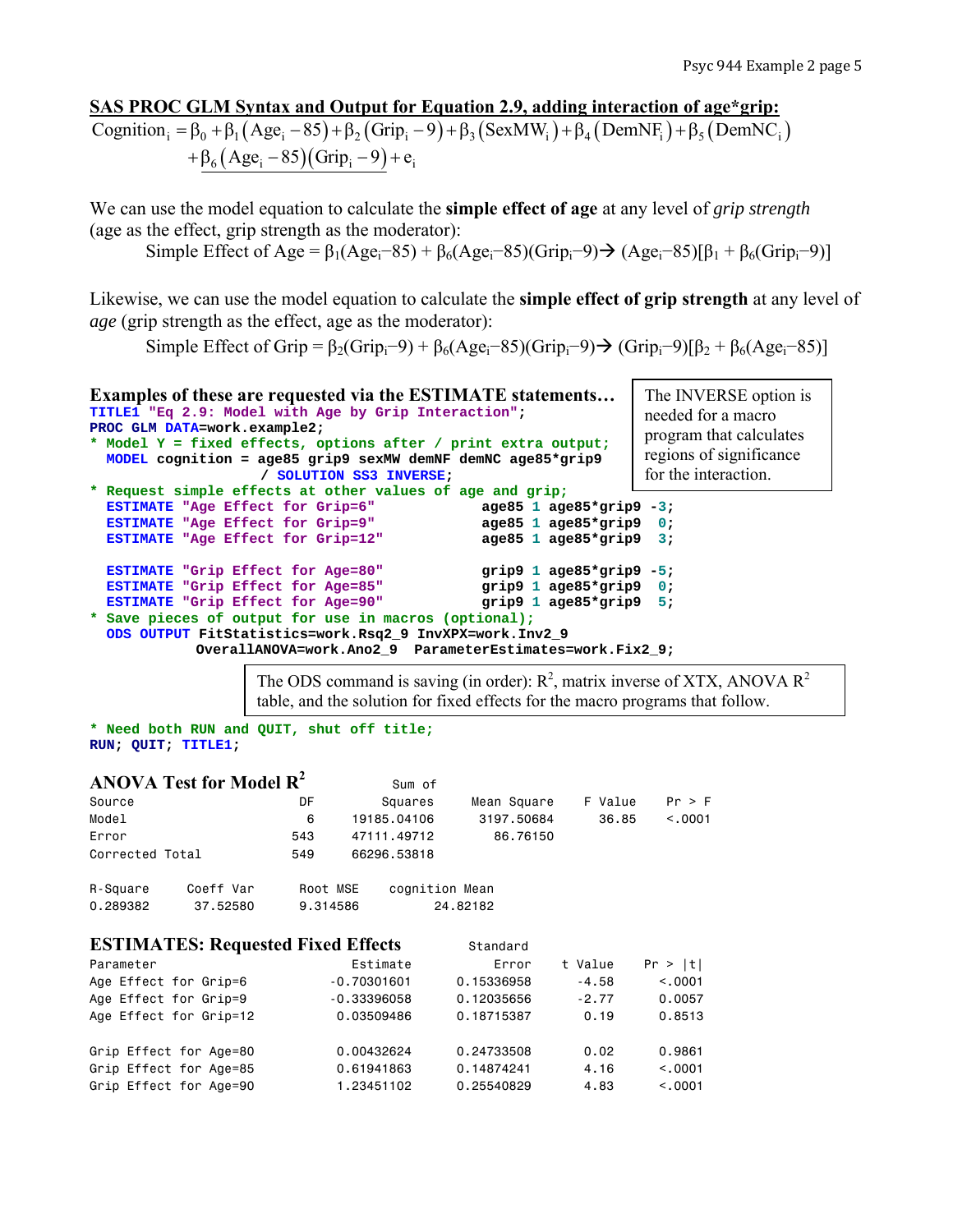|             | <b>Solution for Fixed Effects</b> | Standard   |          |          |
|-------------|-----------------------------------|------------|----------|----------|
| Parameter   | Estimate                          | Error      | t Value  | Pr >  t  |
| Intercept   | 29,40780315                       | 0.69490615 | 42.32    | < 0.0001 |
| age85       | $-0.33396058$                     | 0.12035656 | $-2.77$  | 0.0057   |
| grip9       | 0.61941863                        | 0.14874241 | 4.16     | < 0.001  |
| sexmw       | $-3.45563720$                     | 0.88727488 | $-3.89$  | 0.0001   |
| demNF       | $-5.92254309$                     | 1.01363159 | $-5.84$  | < 0.001  |
| demNC       | $-16.30040485$                    | 1.51254730 | $-10.78$ | < 0.001  |
| age85*grip9 | 0.12301848                        | 0.04053626 | 3.03     | 0.0025   |

# **Interpret these fixed effects:**

Simple main effect of Age  $\beta_1$  =

Simple main effect of Grip Strength  $\beta_2$  =

Interpret Age by Grip Strength  $\beta_6 \rightarrow \text{Age}$  as Simple Effect, Grip as Moderator:

Interpret Age by Grip Strength  $\beta_6 \rightarrow$  Grip as Simple Effect, Age as Moderator:

# **Calculate predicted values for "fake people" to plot interaction:**

Predicted Cognition<sub>i</sub> =  $\beta_0$  +  $\beta_1$  (Age<sub>i</sub> - 85) +  $\beta_2$  (Grip<sub>i</sub> - 9) +  $\beta_6$  (Age<sub>i</sub> - 85) (Grip<sub>i</sub> - 9) Grip Strength = 12, Age = 80 :  $29.41 - 0.33(-5) + 0.62(3) + 0.12(-5)(3) = 31.12$ Grip Strength = 12, Age =  $85$ :  $29.41 - 0.33(0) + 0.62(3) + 0.12(0)(3) = 31.27$ Grip Strength = 12, Age = 90: 29.41 - 0.33( 5) + 0.62( 3) + 0.12( 5)( 3) = 31.42 Grip Strength = 9, Age = 80 :  $29.41 - 0.33(-5) + 0.62(0) + 0.12(-5)(0) = 31.06$ Grip Strength = 9, Age =  $85$ :  $= 9$ , Age  $= 85$ : 29.41  $- 0.33(0) + 0.62(0) + 0.12(0)(0) = 29.41$ Grip Strength = 9, Age = 90 : 29.41 - 0.33( 5) + 0.62( 0) + 0.12( 5)( 0) = 27.76 Grip Strength = 6, Age = 80 :  $29.41 - 0.33(-5) + 0.62(-3) + 0.12(-5)(-3) = 31.00$ Grip Strength =  $6$ , Age =  $85$ : ength = 6, Age = 85: 29.41 - 0.33( 0) + 0.62(-3) + 0.12( 0)(-3) = 27.55 Grip Strength = 6, Age = 90 : 29.41 - 0.33( 5) + 0.62(-3) + 0.12( 5)(-3) = 24.10

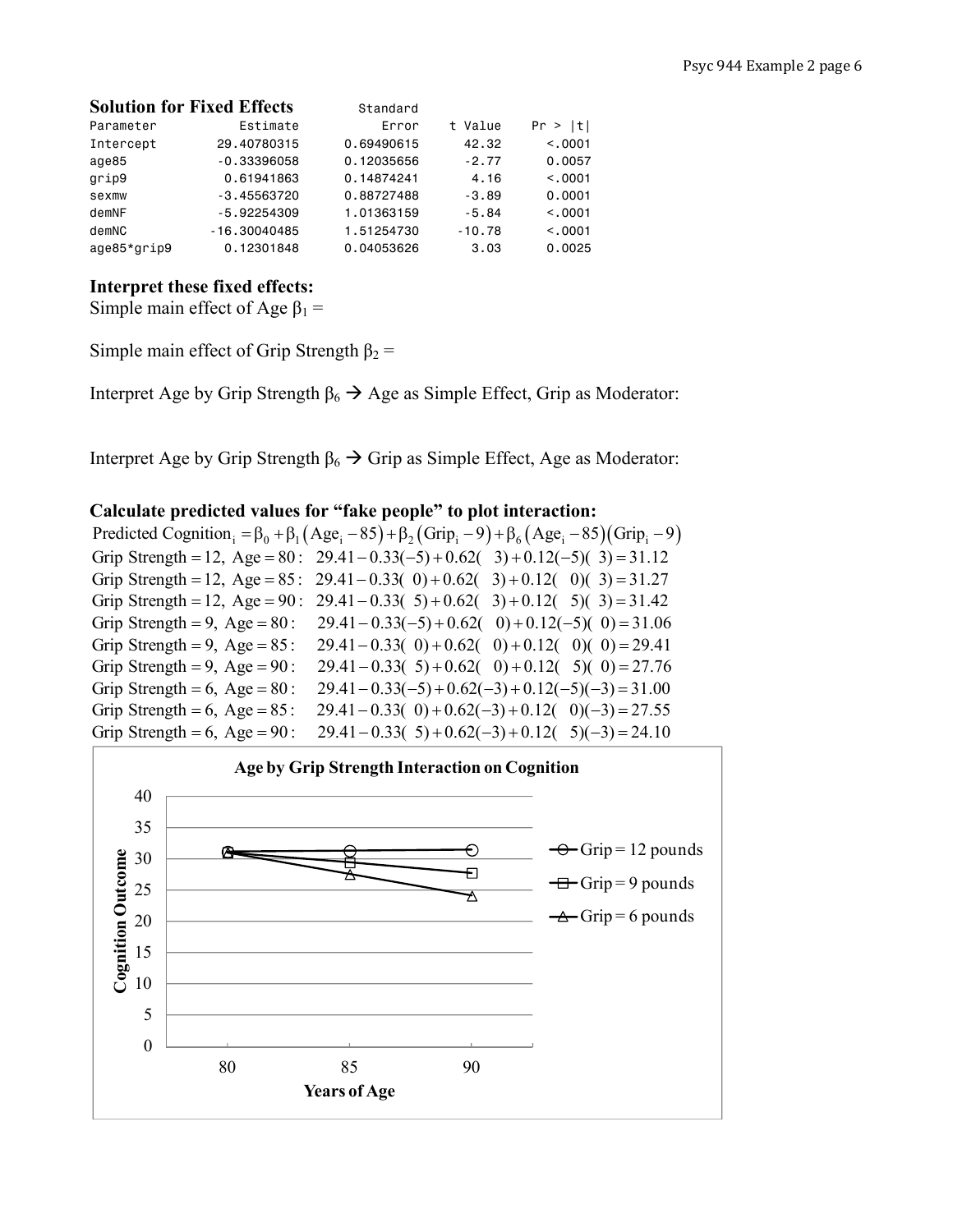I wrote another macro program to create the **asymptotic covariance matrix**, which has the variances and covariances among the fixed effects, which is called below:

```
/* To Use Asymp Macro, enter: 
       DV= Name of dependent variable 
       AnoData= Name of dataset that stores MSE for model (on ODS) 
       InvData= Name of dataset that stores X'X inv matrix for model (on ODS) 
       Npred= Number of predictors in model */ 
* Call macro to make asymptotic covariance matrix;
%Asymp(DV=cognition, AnoData=work.Ano2_9, InvData=work.Inv2_9, Npred=6);
```
The asymptotic covariance matrix is needed in order to calculate what are known as **regions of significance**, which describe the values of the moderator as which the simple main effects turn on or off (for significance). I wrote a macro program to do this as well, which is called twice below:

|              | /* To use Regions Macro, enter:                                                                                                                             |
|--------------|-------------------------------------------------------------------------------------------------------------------------------------------------------------|
| FixData=     | Name of dataset that stores fixed effects for model (on ODS)                                                                                                |
| InvData=     | Name of dataset that stores X'X inv matrix for model (on ODS)                                                                                               |
| Pred=        | Case-sensitive name of predictor effect regions are for                                                                                                     |
| $Mod =$      | Case-sensitive name of moderator effect (for region values)                                                                                                 |
| $ModCenter=$ | Centering point of moderator predictor                                                                                                                      |
| Interact=    | Case-sensitive name of interaction effect */                                                                                                                |
|              | * Call macro to calculate regions of significance for age effect;<br>%Regions(FixData=work.Fix2 9, InvData=work.Inv2 9, Pred=age85, Mod=grip9, ModCenter=9, |
|              | $Interact = age85*grip9$ ;                                                                                                                                  |

```
* Call macro to calculate regions of significance for grip effect;
%Regions(FixData=work.Fix2_9, InvData=work.Inv2_9, Pred=grip9, Mod=age85, ModCenter=85, 
          Interact=age85*grip9);
```
#### **These macro programs then provide the following output for this model:**

The effect of age85 will be significant at centered values of grip9 BELOW the lower bound and ABOVE the upper bound, which translate to these uncentered lower and upper bounds.

| Centered | Centered | Uncentered | Uncentered |
|----------|----------|------------|------------|
| lower    | Upper    | lower      | Upper      |
| 0.66813  | 9.48171  | 9.66813    | 18.4817    |

The effect of grip9 will be significant at centered values of age85 BELOW the lower bound and ABOVE the upper bound, which translate to these uncentered lower and upper bounds.

| Centered    | Centered   | Uncentered | Uncentered |
|-------------|------------|------------|------------|
| lower       | Upper      | lower      | Upper      |
| - 14 . 8144 | $-2.28566$ | 70.1856    | 82.7143    |

To better understand what this is telling us, I requested the simple main effects of each predictor at these lower and upper moderating values by adding to the PROC GLM syntax from before:

| ESTIMATE "Age Effect for Grip=9.66813" | age85 1 age85*grip9 0.66813;       |
|----------------------------------------|------------------------------------|
| ESTIMATE "Age Effect for Grip=18.4817" | age85 1 age85*grip9 9.66813;       |
| ESTIMATE "Grip Effect for Age=70.1856" | grip9 $1$ age85*grip9 $-14.8144$ ; |
| ESTIMATE "Grip Effect for Age=82.7143" | grip9 $1$ age85*grip9 -2.28566;    |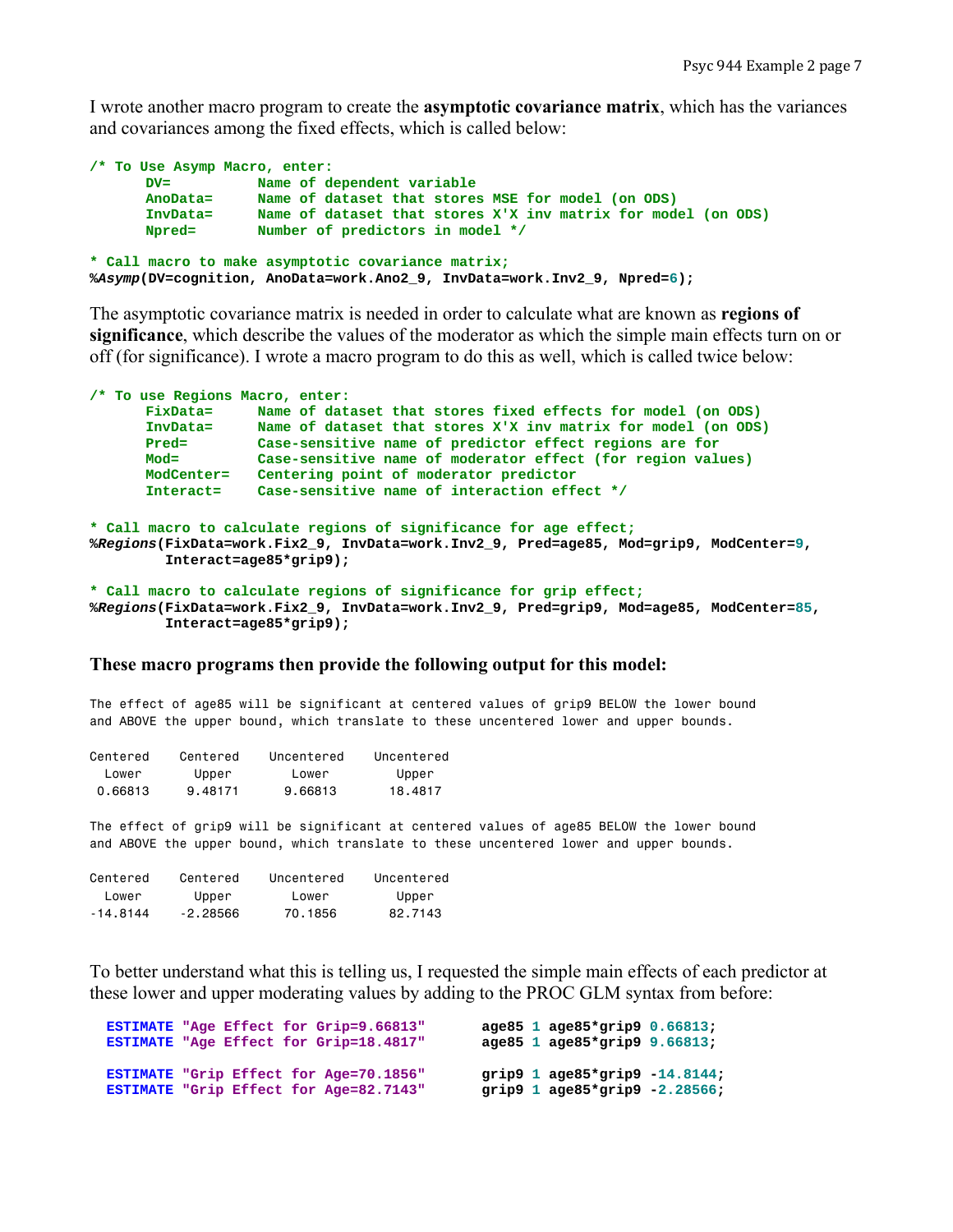| <b>ESTIMATES: Requested Fixed Effects</b> |               | Standard   |         |         |
|-------------------------------------------|---------------|------------|---------|---------|
| Parameter                                 | Estimate      | Error      | t Value | Pr >  t |
| Age Effect for Grip=9.66813               | $-0.25176824$ | 0.12845343 | $-1.96$ | 0.0505  |
| Age Effect for Grip=18.4817               | 0.85539806    | 0.43199146 | 1.98    | 0.0482  |
| Grip Effect for Age=70.1856               | $-1.20302631$ | 0.61378846 | $-1.96$ | 0.0505  |
| Grip Effect for Age=82.7143               | 0.33824021    | 0.17257180 | 1.96    | 0.0505  |

Accordingly, the effect of age will be significantly negative below grip strength = 9.66 pounds, nonsignificant between 9.66 and 18.48 pounds, and significantly positive after 18.48 pounds.

Likewise, the effect of grip strength will be significantly negative below age  $= 70.19$  years, nonsignificant between age = 70.19 and 82.71 years, and significantly positive after age =  $82.71$  years.

# **SAS PROC GLM Syntax and Output for Equation 2.13, adding 2 manual contrasts for the interaction of sex by dementia group:**

Cognition<sub>i</sub> =  $\beta_0 + \beta_1 (Age_i - 85) + \beta_2 (Grip_i - 9) + \beta_3 (SexMW_i)$  $+ \beta_4 (DemNF_i) + \beta_5 (DemNC_i) + \beta_6 (Age_i - 85) (Grip_i - 9)$  $+\beta_7 (SexMW_i)(DemNF_i)+\beta_8 (SexMW_i)(DemNC_i)+e_i$ 

We can use the model equation to calculate the **sex and dementia group means** for cognition:

|                           | For Men:            | For <b>Women:</b>                       |
|---------------------------|---------------------|-----------------------------------------|
| Cognition for None $=$    | B٥                  | $\beta_0 + \beta_3$                     |
| Cognition for Future $=$  | $\beta_0 + \beta_4$ | $\beta_0 + \beta_4 + \beta_3 + \beta_7$ |
| Cognition for Current $=$ | $\beta_0 + \beta_5$ | $\beta_0 + \beta_5 + \beta_3 + \beta_8$ |

We can determine the **differences between the sex and dementia group means** as follows: For Men:

| None vs. Future $=$                   | Future – None $=$ | $(\beta_0 + \beta_4) - (\beta_0)$                                                                        | $= \beta_4$ |
|---------------------------------------|-------------------|----------------------------------------------------------------------------------------------------------|-------------|
| None vs. Current = $Current - None =$ |                   | $(\beta_0 + \beta_5) - (\beta_0)$                                                                        | $= \beta_5$ |
|                                       |                   | Future vs. Current = Current - Future = $(\beta_0 + \beta_5) - (\beta_0 + \beta_4) = -\beta_4 + \beta_5$ |             |

For Women:

|  | None vs. Future = Future – None = $(\beta_0 + \beta_4 + \beta_3 + \beta_7) - (\beta_0 + \beta_3) = \beta_4 + \beta_7$                                                |
|--|----------------------------------------------------------------------------------------------------------------------------------------------------------------------|
|  | None vs. Current = Current – None = $(\beta_0 + \beta_5 + \beta_3 + \beta_8) - (\beta_0 + \beta_3) = \beta_5 + \beta_8$                                              |
|  | Future vs. Current = Current – Future = $(\beta_0 + \beta_5 + \beta_3 + \beta_8) - (\beta_0 + \beta_4 + \beta_3 + \beta_7) = -\beta_4 + \beta_5 - \beta_7 + \beta_8$ |

### **These values are then requested via the ESTIMATE statements below…**

**TITLE1 "Eq 2.13: Add Sex by Dementia Interaction"; PROC GLM DATA=work.example2; \* Model Y = fixed effects, options after / print extra output; MODEL cognition = age85 grip9 sexMW demNF demNC age85\*grip9 sexMW\*demNF sexMW\*demNC / SOLUTION SS3; \* Save pieces of output for use in macros (optional);**

**ODS OUTPUT FitStatistics=work.Rsq2\_13;**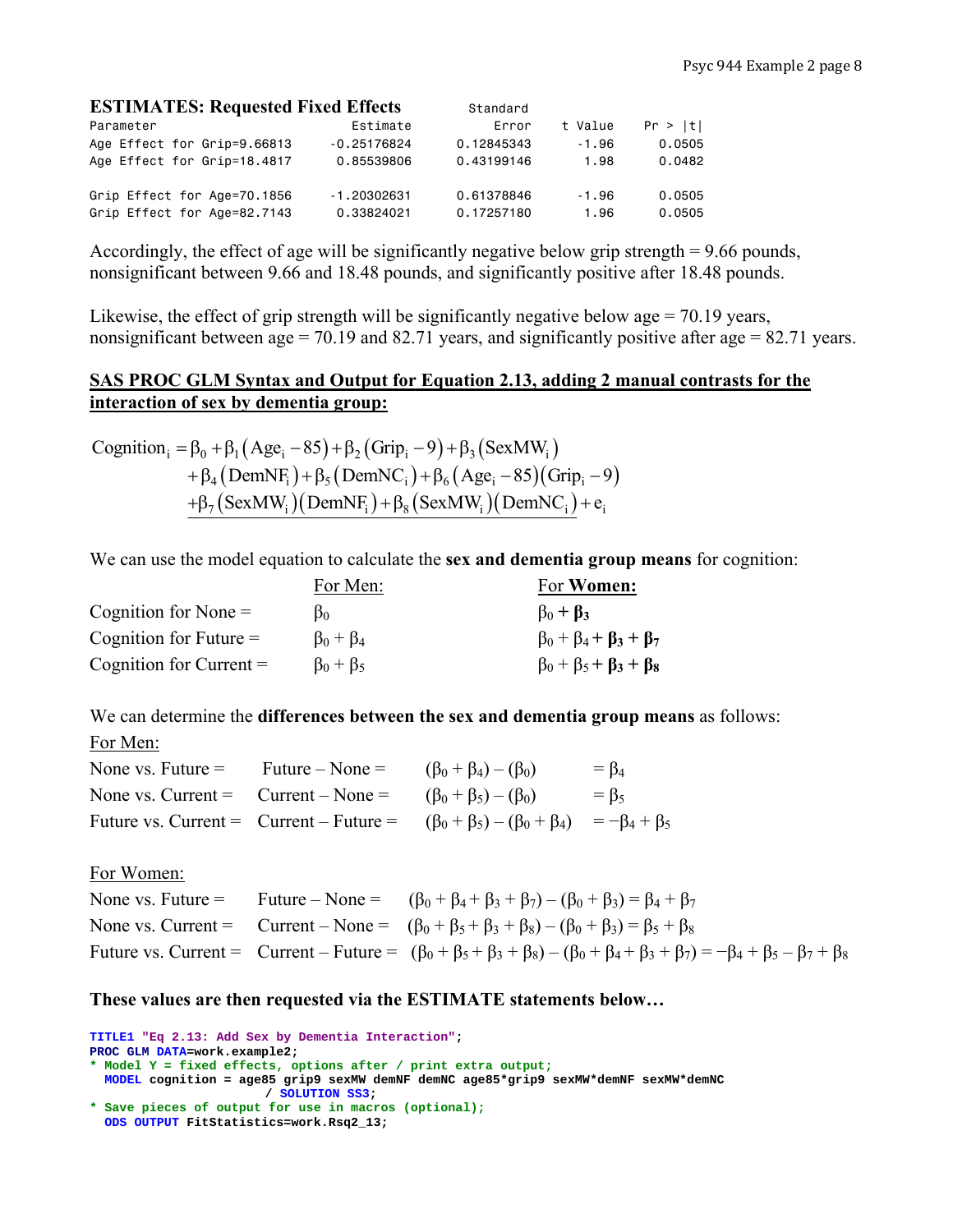```
* Request group means (hold age=85, grip=9);
  ESTIMATE "Intercept: None Men" intercept 1 demNF 0 demNC 0 sexMW 0 sexMW*demNF 0 sexMW*demNC 0;<br>ESTIMATE "Intercept: Future Men" intercept 1 demNF 1 demNC 0 sexMW 0 sexMW*demNF 0 sexMW*demNC 0;
                                           intercept 1 demNF 1 demNC 0 sexMW 0 sexMW*demNF 0 sexMW*demNC 0;
 ESTIMATE "Intercept: Current Men" intercept 1 demNF 0 demNC 1 sexMW 0 sexMW*demNF 0 sexMW*demNC 0; 
 ESTIMATE "Intercept: None Women" intercept 1 demNF 0 demNC 0 sexMW 1 sexMW*demNF 0 sexMW*demNC 0; 
  ESTIMATE "Intercept: Future Women" intercept 1 demNF 1 demNC 0 sexMW 1 sexMW*demNF 1 sexMW*demNC 0; 
  ESTIMATE "Intercept: Current Women" intercept 1 demNF 0 demNC 1 sexMW 1 sexMW*demNF 0 sexMW*demNC 1; 
* Request simple effects of dementia per sex;
 ESTIMATE "None vs. Future: Men" demNF 1 demNC 0 sexMW*demNF 0 sexMW*demNC 0; 
 ESTIMATE "None vs. Current: Men" demNF 0 demNC 1 sexMW*demNF 0 sexMW*demNC 0; 
 ESTIMATE "Future vs. Current: Men" demNF -1 demNC 1 sexMW*demNF 0 sexMW*demNC 0; 
 ESTIMATE "None vs. Future: Women" demNF 1 demNC 0 sexMW*demNF 1 sexMW*demNC 0; 
 ESTIMATE "None vs. Current: Women" demNF 0 demNC 1 sexMW*demNF 0 sexMW*demNC 1; 
   ESTIMATE "Future vs. Current: Women" demNF -1 demNC 1 sexMW*demNF -1 sexMW*demNC 1; 
* Request simple effects of sex per dementia group;
 ESTIMATE "Men vs. Women: None" sexMW<sup>*</sup>demNF 0 sexMW*demNC 0;<br>
ESTIMATE "Men vs. Women: Future" sexMW 1 sexMW*demNF 1 sexMW*demNC 0;
                                                 ESTIMATE "Men vs. Women: Future" sexMW 1 sexMW*demNF 1 sexMW*demNC 0; 
 ESTIMATE "Men vs. Women: Current"
```
**\* Need both RUN and QUIT, shut off title; RUN; QUIT; TITLE1;** 

|                 | ANOVA Test for Model $\mathbb{R}^2$ |          | Sum of         |             |         |         |
|-----------------|-------------------------------------|----------|----------------|-------------|---------|---------|
| Source          |                                     | DF       | Squares        | Mean Square | F Value | Pr > F  |
| Model           |                                     | 8        | 19785.46147    | 2473.18268  | 28.77   | < 0.001 |
| Error           |                                     | 541      | 46511.07671    | 85.97242    |         |         |
| Corrected Total |                                     | 549      | 66296.53818    |             |         |         |
| R-Square        | Coeff Var                           | Root MSE | cognition Mean |             |         |         |
| 0.298439        | 37.35476                            | 9.272131 |                | 24,82182    |         |         |

| <b>ESTIMATES: Requested Fixed Effects</b> |       |               | Standard   |         |         |
|-------------------------------------------|-------|---------------|------------|---------|---------|
| Parameter                                 |       | Estimate      | Error      | t Value | Pr >  t |
| Intercept: None                           | Men   | 29,0701463    | 0.74849920 | 38.84   | < 0.001 |
| Intercept: Future                         | Men   | 23,0142449    | 1.49276013 | 15.42   | < 0.001 |
| Intercept: Current Men                    |       | 17,0994158    | 2.14021810 | 7.99    | < 0.001 |
| Intercept: None                           | Women | 26, 1945523   | 0.63883397 | 41.00   | < 0.001 |
| Intercept: Future                         | Women | 20,3029208    | 1.11863329 | 18.15   | < 0.001 |
| Intercept: Current Women                  |       | 6.3487222     | 1.94788049 | 3.26    | 0.0012  |
|                                           |       |               |            |         |         |
| vs. Future:<br>None                       | Men   | $-6.0559015$  | 1.63512607 | $-3.70$ | 0.0002  |
| None<br>vs. Current: Men                  |       | $-11.9707305$ | 2.24495370 | $-5.33$ | < 0.001 |
| Future vs. Current: Men                   |       | $-5.9148291$  | 2.58676242 | $-2.29$ | 0.0226  |
| vs. Future:<br>None                       | Women | $-5.8916315$  | 1.27776082 | $-4.61$ | < 0.001 |
| None<br>vs. Current: Women                |       | $-19.8458301$ | 2.02858306 | $-9.78$ | < 0.001 |
| Future vs. Current: Women                 |       | $-13,9541986$ | 2.23891711 | $-6.23$ | < 0.001 |
|                                           |       |               |            |         |         |
| Men vs. Women: None                       |       | $-2.8755941$  | 1.01123720 | $-2.84$ | 0.0046  |
| Men vs. Women: Future                     |       | $-2.7113241$  | 1.87406883 | $-1.45$ | 0.1485  |
| Men vs. Women: Current                    |       | $-10.7506936$ | 2.89932314 | $-3.71$ | 0.0002  |

|             | <b>Solution for Fixed Effects</b> | Standard   |         |          |
|-------------|-----------------------------------|------------|---------|----------|
| Parameter   | Estimate                          | Error      | t Value | Pr >  t  |
| Intercept   | 29.07014634                       | 0.74849920 | 38.84   | < 0.0001 |
| age85       | $-0.33479877$                     | 0.11988755 | $-2.79$ | 0.0054   |
| grip9       | 0.61789286                        | 0.14807943 | 4.17    | < 0.001  |
| sexmw       | $-2.87559408$                     | 1.01123720 | $-2.84$ | 0.0046   |
| demNF       | $-6.05590147$                     | 1.63512607 | $-3.70$ | 0.0002   |
| demNC       | $-11.97073055$                    | 2.24495370 | $-5.33$ | < 0.001  |
| age85*grip9 | 0.12215159                        | 0.04035286 | 3.03    | 0.0026   |
| sexmw*demNF | 0.16426999                        | 2.07047524 | 0.08    | 0.9368   |
| sexmw*demNC | $-7.87509954$                     | 3.02453647 | $-2.60$ | 0.0095   |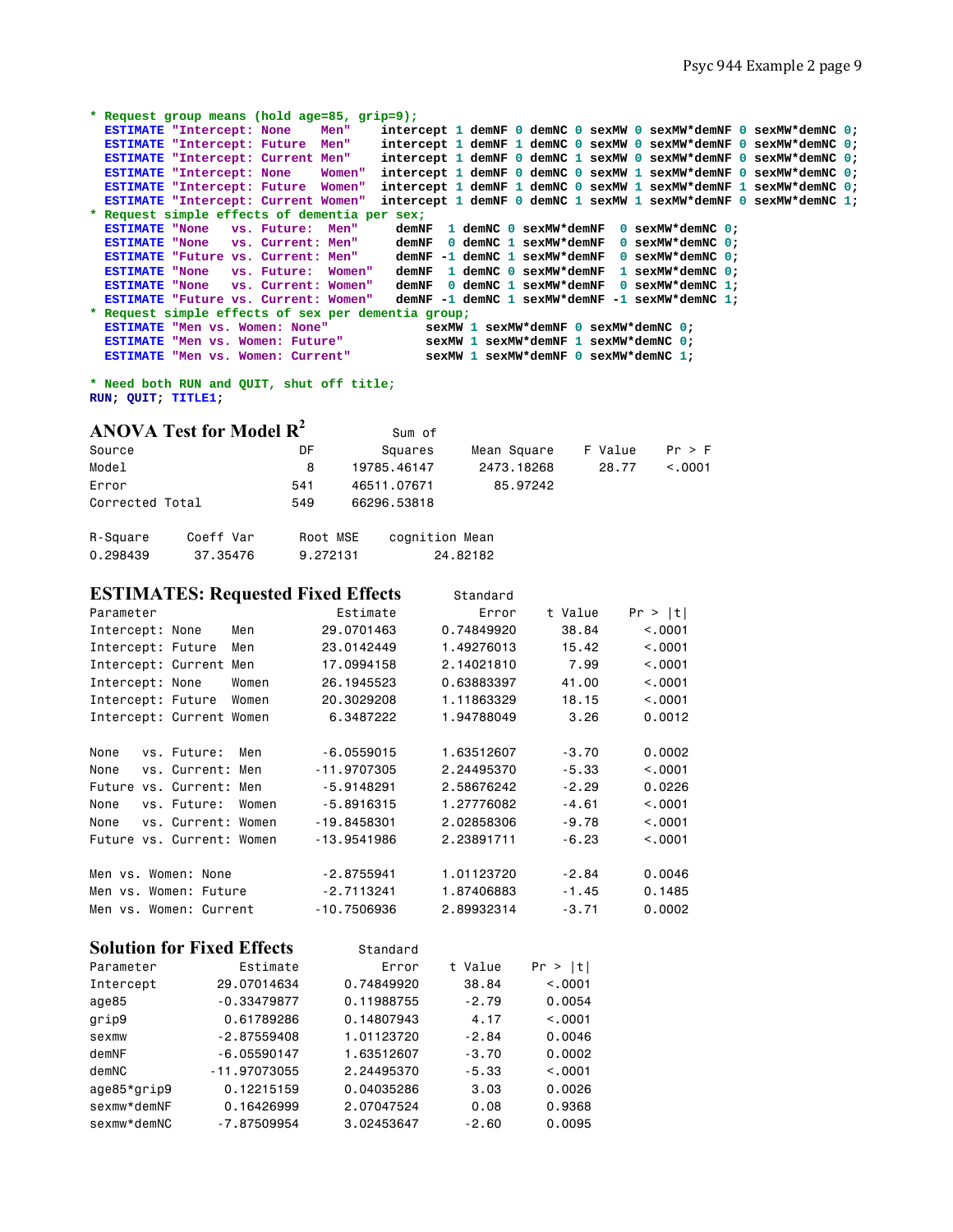

|             | None  | Future | Current |
|-------------|-------|--------|---------|
| Men         | 29.07 | 23.01  | 17 10   |
| Women 26.19 |       | 20 29  | 6.34    |

# **The overall model improvement for the df=2 sex\*group interaction is significant according to an R2 change test:**

**\* Call macro to test R2 change from Eq 2\_13 vs. Eq 2\_9; %***R2Change***(N=550, DataL=work.Rsq2\_13, NpredL=8, DataS=work.Rsq2\_9, NpredS=6);** 

R2 Change F-Test for work.Rsq2 13 (L) vs. work.Rsq2 9 (S)

| Rsquare | Rsquare | Rsquare    | Npred | Npred |       |         |         |          |
|---------|---------|------------|-------|-------|-------|---------|---------|----------|
|         |         | Diff       |       | S.    | DFnum | DFdenom | Fvalue  | Pvalue   |
| 0.29844 | 0.28938 | .009056588 |       | - 6   |       | 541     | 3.49194 | 0.031130 |

# **SAS PROC GLM Syntax and Output for Equation 2.13, using the CLASS statement to add the interaction of sex by dementia group:**

```
TITLE1 "Eq 2.13: Add Sex by Dementia Interaction"; 
PROC GLM DATA=work.example2; 
* CLASS statement lists categorical predictors it will create contrasts for;
* FORMAT asks it to print value labels defined above;
   CLASS sexMW demgroup; FORMAT sexMW Gender. demgroup Dementia.; 
* Model Y = fixed effects, options after / print extra output;
  MODEL cognition = age85 grip9 sexMW demgroup age85*grip9 sexMW*demgroup / SOLUTION SS3; 
* Save pieces of output for use in macros (optional);
   ODS OUTPUT FitStatistics=work.Rsq2_13; 
* Request group means (hold age=85, grip=9) -- sex*demgroup= WF WC WN MF MC MN based on CLASS order;
   ESTIMATE "Int for 4None 2Men" intercept 1 demgroup 0 0 1 sexMW 0 1 sexMW*demgroup 0 0 0 0 0 1; 
                                         ESTIMATE "Int for 2Future 2Men" intercept 1 demgroup 1 0 0 sexMW 0 1 sexMW*demgroup 0 0 0 1 0 0; 
   ESTIMATE "Int for 3Curent 2Men" intercept 1 demgroup 0 1 0 sexMW 0 1 sexMW*demgroup 0 0 0 0 1 0; 
   ESTIMATE "Int for 4None 1Women" intercept 1 demgroup 0 0 1 sexMW 1 0 sexMW*demgroup 0 0 1 0 0 0; 
   ESTIMATE "Int for 2Future 1Women" intercept 1 demgroup 1 0 0 sexMW 1 0 sexMW*demgroup 1 0 0 0 0 0; 
                                       \text{intercept 1 demgroup 0 1 0 sexMW 1 0 sexMW*demgroup 0 1 0 0;* Request simple effects of dementia group per sex -- sex*demgroup= WF WC WN MF MC MN, add /E to check;
                                                         1 0 -1 sexMW*demgroup 0 0 0 1 0 -1;
   ESTIMATE "4None vs. 3Current: 2Men" demgroup 0 1 -1 sexMW*demgroup 0 0 0 0 1 -1; 
  ESTIMATE "2Future vs. 3Current: 2Men" demgroup -1 1 0 sexMW*demgroup 0 0 0 -1 1 0;<br>ESTIMATE "4None vs. 2Future: 1Women" demgroup 1 0 -1 sexMW*demgroup 1 0 -1 0 0 0;
   ESTIMATE "4None vs. 2Future: 1Women" demgroup 1 0 -1 sexMW*demgroup 1 0 -1 0 0 0; 
   ESTIMATE "4None vs. 3Current: 1Women" demgroup 0 1 -1 sexMW*demgroup 0 1 -1 0 0 0; 
   ESTIMATE "2Future vs. 3Current: 1Women" demgroup -1 1 0 sexMW*demgroup -1 1 0 0 0 0; 
* Request simple effects of sex per dementia group -- sex*demgroup= WF WC WN MF MC MN, add /E to check;
 ESTIMATE "2Men vs. 1Women: 4None" sexMW 1 -1 sexMW*demgroup 0 0 1 0 0 -1;<br><b>ESTIMATE "2Men vs. 1Women: 2Future" sexMW 1 -1 sexMW*demgroup 1 0 0 -1 0 0;
  ESTIMATE "2Men vs. 1Women: 2Future" sexMW 1 -1 sexMW*demgroup 1 0 0 -1 0 0;<br>ESTIMATE "2Men vs. 1Women: 3Curent" sexMW 1 -1 sexMW*demgroup 0 1 0 0 -1 0;
                                                 SexMW 1 -1 sexMW*demgroup 0 1 0 0 -1 0;
* Need both RUN and QUIT, shut off title;
RUN; QUIT; TITLE1;
```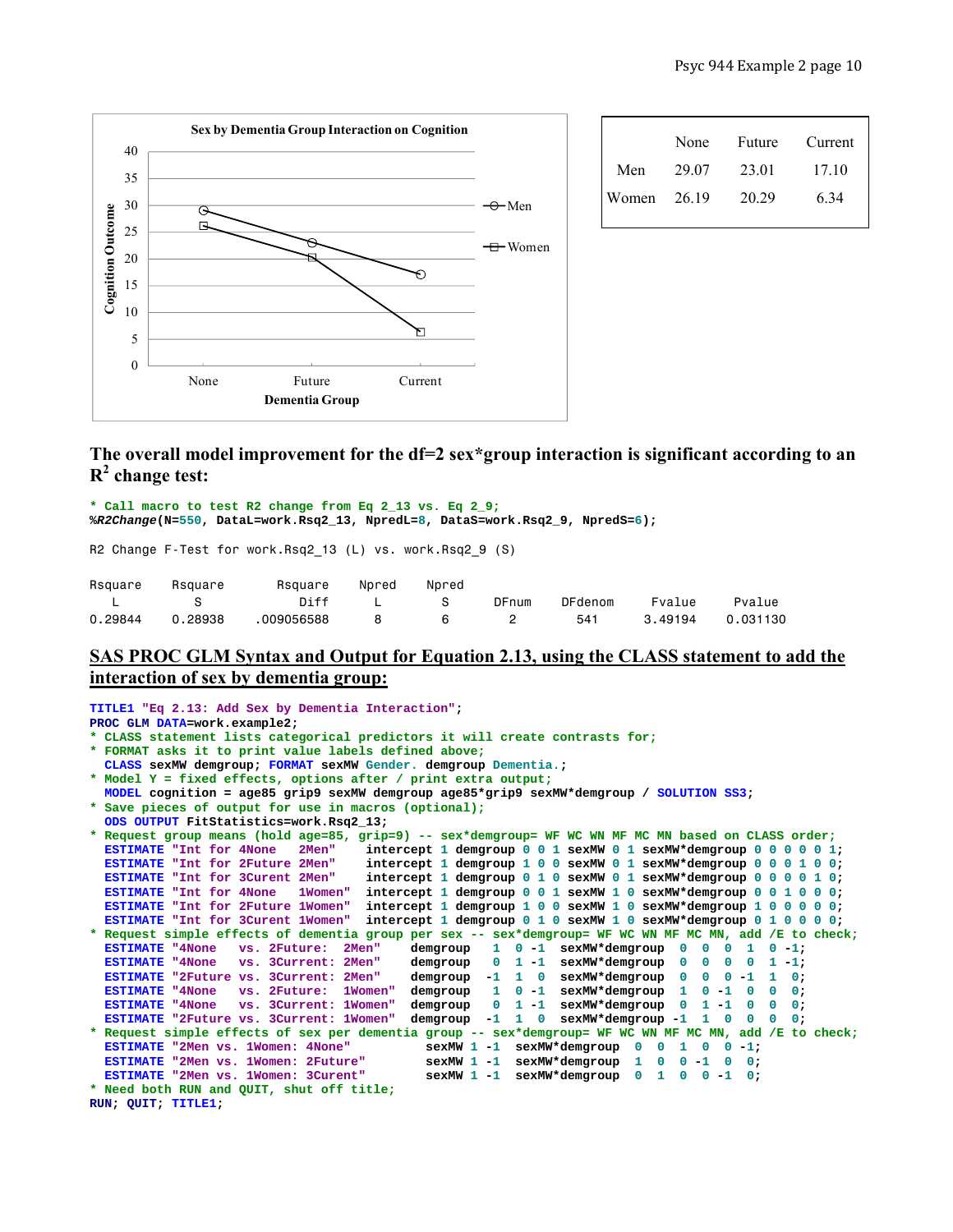# **SAS PROC GLM Syntax and Output for Equation 2.18, adding age\*sex, grip\*sex, age\*grip\*sex (no CLASS statement for sex or dementia groups):**

Cognition<sub>i</sub> =  $\beta_0$  +  $\beta_1$ (Age<sub>i</sub> - 85) +  $\beta_2$ (Grip<sub>i</sub> - 9) +  $\beta_3$ (SexMW<sub>i</sub>) +  $\beta_4$ (DemNF<sub>i</sub>) +  $\beta_5$ (DemNC<sub>i</sub>) +  $\beta_6$ (Age<sub>i</sub> - 85)(Grip<sub>i</sub> - 9)  $+ \beta_7 (SexMW_i)(DemNF_i)+\beta_8 (SexMW_i)(DemNC_i)+\beta_9 (Age_i-85)(SexMW_i)+\beta_{10} (Grip_i-9)(SexMW_i)$  $+ \beta_{11} (Age_i - 85) (Grip_i - 9) (SexMW_i) + e_i$ **Simple main effects** can be

**TITLE1 "Eq. 2.18: Model Three-Way Interaction of Sex by Age by Grip"; PROC GLM DATA=work.example2; \* Model Y = fixed effects, options after / print extra output; MODEL cognition = age85 grip9 sexMW demNF demNC age85\*grip9 sexMW\*demNF sexMW\*demNC sexMW\*age85 sexMW\*grip9 sexMW\*age85\*grip9 / SOLUTION SS3; \* Save pieces of output for use in macros (optional); ODS OUTPUT FitStatistics=work.Rsq2\_18;**  calculated as: **Simple main effect =**  what it is (main effect) + what modifies it (2-ways) + what modifies it (3-way)

**\* Request simple effects of Age;**  $B_1(Age_i-85) + B_6(Age_i-85)(Grip_i-9) + B_9(Age_i-85)(SexMW_i) + B_{11}(Age_i-85)(Grip_i-9)(SexMW_i)$  $=(\Delta \rho e^{-85})$ \*[β<sub>1</sub> + β<sub>ε</sub>(Gripi−9) + β<sub>2</sub>(SexMWi) + β<sub>11</sub>(Grip-9)(SexMWi)]

| $=$ (AgC <sub>1</sub> 02) [p] + p6(OHp <sub>1</sub> 2) + p9(SCANTW <sub>1</sub> ) + p[[(OHp <sub>1</sub> 2)(SCANTW <sub>1</sub> )] |
|------------------------------------------------------------------------------------------------------------------------------------|
| $a$ qe85 1 aqe85*qrip9 -3 sexMW*aqe85 0 sexMW*aqe85*qrip9 0;                                                                       |
| $a$ qe85 1 aqe85*qrip9 0 sexMW*aqe85 0 sexMW*aqe85*qrip9 0;                                                                        |
| $a$ qe85 1 aqe85*qrip9 3 sexMW*aqe85 0 sexMW*aqe85*qrip9 0;                                                                        |
|                                                                                                                                    |
| $a$ qe85 1 aqe85*qrip9 -3 sexMW*aqe85 1 sexMW*aqe85*qrip9 -3;                                                                      |
| age85 1 age85*grip9 0 sexMW*age85 1 sexMW*age85*grip9 0;                                                                           |
| $a$ qe85 1 aqe85*qrip9 3 sexMW*aqe85 1 sexMW*aqe85*qrip9 3;                                                                        |
| <b>Men"</b><br><b>Men"</b><br>ESTIMATE "Age for Grip=12, Men"<br>Women"<br>Women"<br>ESTIMATE "Age for Grip=12, Women"             |

**\* Request simple effects of Grip;**  $β_2(Grip_i-9) + β_6(Age_i-85)(Grip_i-9) + β_{10}(Grip_i-9)(SexMW_i) + β_{11}(Age_i-85)(Grip_i-9)(SexMW_i)$  $=$  (Grip<sub>i</sub>–9)\*[β<sub>2</sub> + β<sub>6</sub>(Age<sub>i</sub>–85) + β<sub>10</sub>(SexMW<sub>i</sub>) + β<sub>11</sub>(Age<sub>i</sub>–85)(SexMW<sub>i</sub>)]

| ESTIMATE "Grip for Age=80, Men"   |  |  |  |  |  | grip9 1 age85*grip9 -5 grip9*sexMW 0 sexMW*age85*grip9 0;  |  |
|-----------------------------------|--|--|--|--|--|------------------------------------------------------------|--|
| ESTIMATE "Grip for Age=85, Men"   |  |  |  |  |  | grip9 1 age85*grip9 0 grip9*sexMW 0 sexMW*age85*grip9 0;   |  |
| ESTIMATE "Grip for Age=90, Men"   |  |  |  |  |  | grip9 1 age85*grip9 5 grip9*sexMW 0 sexMW*age85*grip9 0;   |  |
|                                   |  |  |  |  |  |                                                            |  |
|                                   |  |  |  |  |  |                                                            |  |
| ESTIMATE "Grip for Age=80, Women" |  |  |  |  |  | grip9 1 age85*grip9 -5 grip9*sexMW 1 sexMW*age85*grip9 -5; |  |
| ESTIMATE "Grip for Age=85, Women" |  |  |  |  |  | grip9 1 age85*grip9 0 grip9*sexMW 1 sexMW*age85*grip9 0;   |  |

**\*** Request simple effects of Sex per Dementia, hold Age=85, Grip=9;  $\beta_3(SexMW_i) + \beta_7(SexMW_i)(DemNF_i) + \beta_8(SexMW_i)(DemNC_i)$  $+β<sub>9</sub>(Age<sub>i</sub>−85)(SexMW<sub>i</sub>) + β<sub>10</sub>(Grip<sub>i</sub>−9)(SexMW<sub>i</sub>) + β<sub>11</sub>(Age<sub>i</sub>−85)(Grip<sub>i</sub>−9)(SexMW<sub>i</sub>)$  $=$  (SexMW<sub>i</sub>) \* $\beta_3 + \beta_7(DemNF_i) + \beta_8(DemNC_i) + \beta_9(Age_i-85) + \beta_{10}(Grip_i-9) + \beta_{11}(Age_i-85)(Grip_i-9)$ ]

**ESTIMATE "Sex for None" sexMW 1 sexMW\*demNF 0 sexMW\*demNC 0 sexMW\*age85 0 sexMW\*grip9 0 sexMW\*age85\*grip9 0; ESTIMATE "Sex for Future" sexMW 1 sexMW\*demNF 1 sexMW\*demNC 0 sexMW\*age85 0 sexMW\*grip9 0 sexMW\*age85\*grip9 0; ESTIMATE"Sex for Current" sexMW 1 sexMW\*demNF 0 sexMW\*demNC 1 sexMW\*age85 0 sexMW\*grip9 0 sexMW\*age85\*grip9 0;**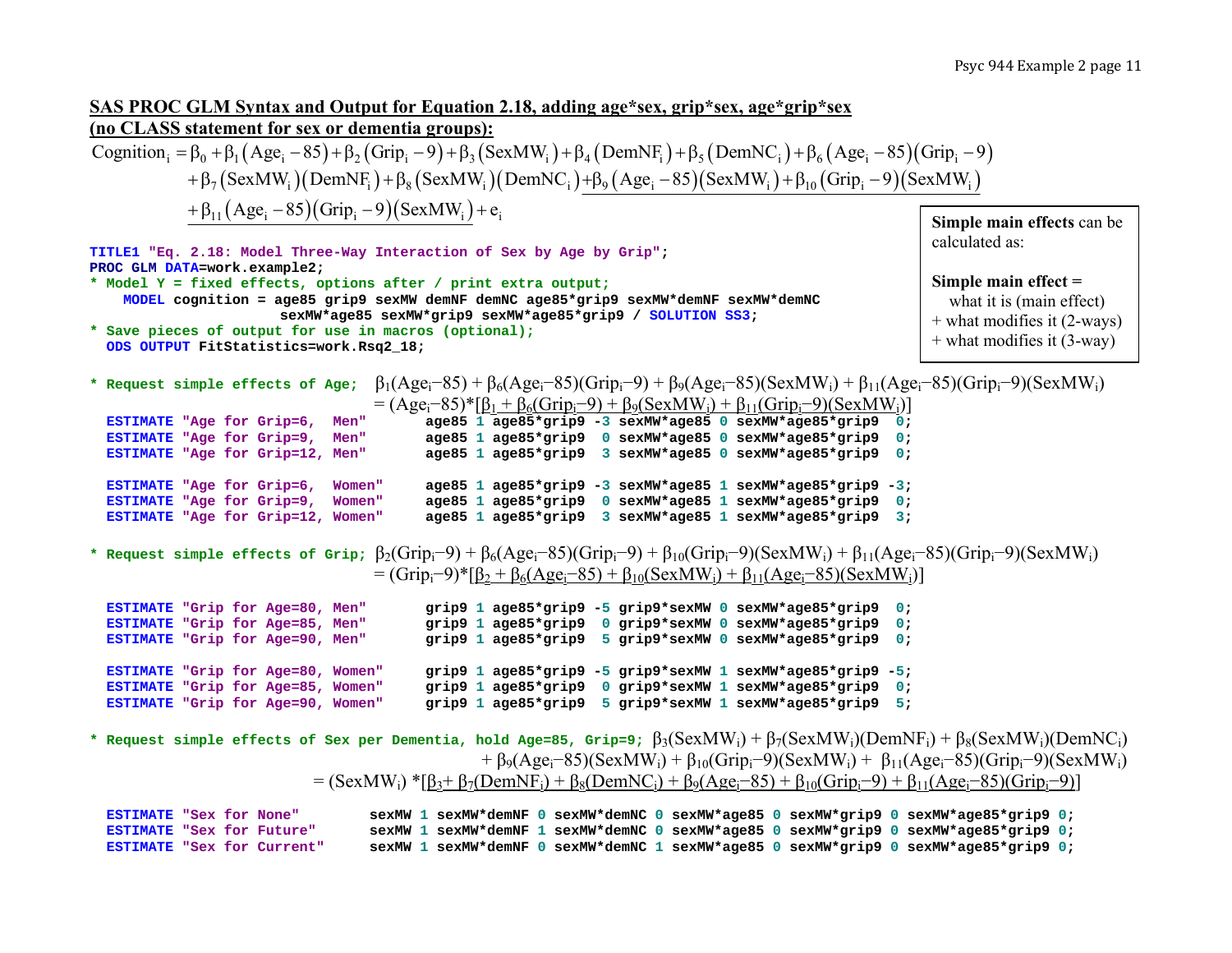```
* Request simple effects of Dementia per Sex, not conditional on age or grip; 
  Derived from: \beta_4(DemNF_i) + \beta_5(DemNC_i) + \beta_7(SexMW_i)(DemNF_i) + \beta_8(SexMW_i)(DemNC_i)ESTIMATE "None vs. Future: Men"
                                             demNF 1 demNC 0 sexMW*demNF 0 sexMW*demNC 0;
  ESTIMATE "None vs. Current: Men"
                                             demNF 0 demNC 1 sexMW*demNF 0 sexMW*demNC 0;
  ESTIMATE "Future vs. Current: Men"
                                             demNF -1 demNC 1 sexMW*demNF 0 sexMW*demNC 0:
  ESTIMATE "None vs. Future: Women"
                                             demNF 1 demNC 0 sexMW*demNF 1 sexMW*demNC 0;
  ESTIMATE "None vs. Current: Women"
                                             demNF 0 demNC 1 sexMW*demNF 0 sexMW*demNC 1;
  ESTIMATE "Future vs. Current: Women"
                                             demNF -1 demNC 1 sexMW*demNF -1 sexMW*demNC 1;
* Request simple two-way interactions within Sex*Dementia Group; \beta_7({\rm SexMW_i})({\rm DemNF_i}) + \beta_8({\rm SexMW_i})({\rm DemNC_i})ESTIMATE "Sex by None vs. Future"
                                             sexMW*demNF 1 sexMW*demNC 0:
  ESTIMATE "Sex by None vs. Current" sexMW*demNF 0 sexMW*demNC 1; 
  ESTIMATE "Sex by Future vs. Current" sexMW*demNF -1 sexMW*demNC 1; 
* Request simple two-way interactions of age*grip; \beta_6({\rm Age}_{\rm i}-85)({\rm Grip}_{\rm i}-9) + \beta_{11}({\rm Age}_{\rm i}-85)({\rm Grip}_{\rm i}-9)({\rm SexMW}_{\rm i})ESTIMATE "Age by Grip: Men"
                                             "Age by Grip: Men" age85*grip9 1 age85*grip9*sexMW 0; 
  ESTIMATE "Age by Grip: Women"
                                             "Age by Grip: Women" age85*grip9 1 age85*grip9*sexMW 1; 
* Request simple two-way interactions of sex*age; \beta9(Age<sub>i</sub>-85)(SexMW<sub>i</sub>)+β<sub>11</sub>(Age<sub>i</sub>-85)(Grip<sub>i</sub>-9)(SexMW<sub>i</sub>)
  ESTIMATE "Sex by Age: Grip=6"
                                             sexMW*age85 1 age85*grip9*sexMW -3;
  ESTIMATE "Sex by Age: Grip=9"
                                             sexMW*age85 1 age85*grip9*sexMW 0;
  ESTIMATE "Sex by Age: Grip=12"
                                             sexMW*age85 1 age85*grip9*sexMW 3;
* Request simple two-way interactions of sex*grip; 
β10(Gripi−9)(SexMWi) + 
β11(Agei−85)(Gripi−9)(SexMWi) 
  ESTIMATE "Sex by Grip: Age=80"
                                             sexMW*grip9 1 age85*grip9*sexMW -5;
  ESTIMATE "Sex by Grip: Age=85"
                                             sexMW*grip9 1 age85*grip9*sexMW 0;
  ESTIMATE "Sex by Grip: Age=90"
                                             sexMW*grip9 1 age85*grip9*sexMW 5;
* Need both RUN and QUIT, shut off title;
RUN; QUIT; TITLE1; 
* Call macro to test R2 change from Eq 2_18 vs. Eq 2_13;
%R2Change(N=550, DataL=work.Rsq2_18, NpredL=11, DataS=work.Rsq2_13, NpredS=8); 
                                                                                           Simple two-way interactions can be calculated 
                                                                                           using the same logic as simple main effects: 
                                                                                           Simple two-way interaction = 
                                                                                                     what it is (2-way) 
                                                                                                   + what modifies it (3-way)
```
**Fortunately, the overall model did not improve, according to an R2 change F-test… but output is provided for your reference!**

R2 Change F-Test for work.Rsq2 18 (L) vs. work.Rsq2 13 (S)

| Rsquare | Rsquare                                     | Rsquare Npred Npred |                    |       |         |         |         |
|---------|---------------------------------------------|---------------------|--------------------|-------|---------|---------|---------|
|         | $\blacksquare$ in the set of $\blacksquare$ | Diff                | $\blacksquare$ . S | DFnum | DFdenom | Fvalue  | Pvalue  |
| 0.30257 | 0.29844                                     | .004126581          | 11 8 3             |       | 538     | 1.06108 | 0.36516 |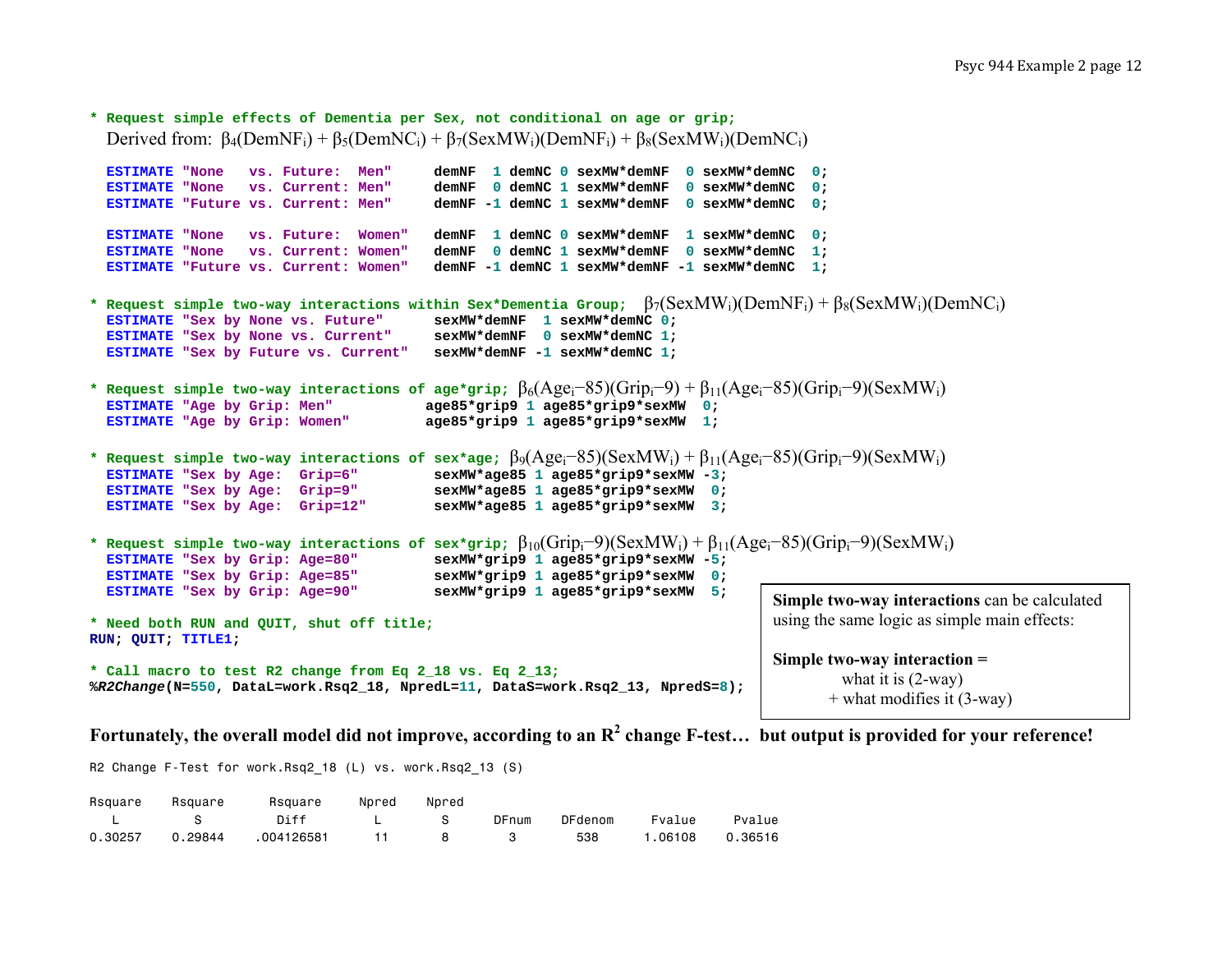|                      | ANOVA Test for Model $\mathbb{R}^2$ |                      | Sum of         |             |         |         |
|----------------------|-------------------------------------|----------------------|----------------|-------------|---------|---------|
| Source               |                                     | DF                   | Squares        | Mean Square | F Value | Pr > F  |
| Model                |                                     | 11                   | 20059.03951    | 1823.54905  | 21.22   | < 0.001 |
| Error                |                                     | 538                  | 46237.49868    | 85.94331    |         |         |
| Corrected Total      |                                     | 549                  | 66296.53818    |             |         |         |
| R-Square<br>0.302565 | Coeff Var<br>37.34844               | Root MSE<br>9.270561 | cognition Mean | 24.82182    |         |         |

| <b>ESTIMATES: Requested Fixed Effects</b> |               | Standard   |         |         |
|-------------------------------------------|---------------|------------|---------|---------|
| Parameter                                 | Estimate      | Error      | t Value | Pr >  t |
| Age for Grip=6,<br>Men                    | $-1.1881602$  | 0.36585649 | $-3.25$ | 0.0012  |
| Age for Grip=9,<br>Men                    | $-0.4982870$  | 0.20625046 | $-2.42$ | 0.0160  |
| Age for Grip=12,<br>Men                   | 0.1915861     | 0.23463810 | 0.82    | 0.4146  |
| Age for Grip=6,<br>Women                  | $-0.6182774$  | 0.16936809 | $-3.65$ | 0.0003  |
| Age for Grip=9,<br>Women                  | $-0.4032146$  | 0.18061946 | $-2.23$ | 0.0260  |
| Age for Grip=12, Women                    | $-0.1881517$  | 0.31031688 | $-0.61$ | 0.5446  |
| Grip for Age=80, Men                      | $-0.4105136$  | 0.43682207 | $-0.94$ | 0.3478  |
| Grip for Age=85, Men                      | 0.7392750     | 0.23641834 | 3.13    | 0.0019  |
| Grip for Age=90, Men                      | 1.8890635     | 0.45758439 | 4.13    | < .0001 |
| Grip for Age=80, Women                    | 0.1807631     | 0.32937371 | 0.55    | 0.5834  |
| Grip for Age=85, Women                    | 0.5392011     | 0.19200934 | 2.81    | 0.0052  |
| Grip for Age=90, Women                    | 0.8976392     | 0.36218725 | 2.48    | 0.0135  |
| Sex for None                              | $-2.9734897$  | 1.03636525 | $-2.87$ | 0.0043  |
| Sex for Future                            | $-2.5766063$  | 1.89856249 | $-1.36$ | 0.1753  |
| Sex for Current                           | $-11.1191918$ | 2.91755246 | $-3.81$ | 0.0002  |
| None<br>vs. Future:<br>Men                | $-6.1654275$  | 1.63793371 | $-3.76$ | 0.0002  |
| None<br>vs. Current: Men                  | $-11.7837134$ | 2.24789958 | $-5.24$ | < .0001 |
| Future vs. Current: Men                   | $-5.6182859$  | 2.59176746 | $-2.17$ | 0.0306  |
| vs. Future:<br>None<br>Women              | $-5.7685441$  | 1.28133333 | $-4.50$ | < .0001 |
| None<br>vs. Current: Women                | $-19.9294155$ | 2.02920586 | $-9.82$ | < .0001 |
| Future vs. Current: Women                 | $-14.1608714$ | 2.24315626 | $-6.31$ | < .0001 |
| Sex by None vs. Future                    | 0.3968833     | 2.07957735 | 0.19    | 0.8487  |
| Sex by None vs. Current                   | $-8.1457021$  | 3.02832114 | $-2.69$ | 0.0074  |
| Sex by Future vs. Current                 | $-8.5425855$  | 3.42768268 | $-2.49$ | 0.0130  |
| Age by Grip: Men                          | 0.2299577     | 0.07594863 | 3.03    | 0.0026  |
| Age by Grip: Women                        | 0.0716876     | 0.05760755 | 1.24    | 0.2139  |
| Sex by Age:<br>Grip=6                     | 0.5698828     | 0.40315818 | 1.41    | 0.1581  |
| Sex by Age:<br>$Grip=9$                   | 0.0950725     | 0.27415806 | 0.35    | 0.7289  |
| $Grip=12$<br>Sex by Age:                  | $-0.3797378$  | 0.38903933 | $-0.98$ | 0.3295  |
| Sex by Grip: Age=80                       | 0.5912767     | 0.54708369 | 1.08    | 0.2803  |
| Sex by Grip: Age=85                       | $-0.2000738$  | 0.30456726 | $-0.66$ | 0.5115  |
| Sex by Grip: Age=90                       | $-0.9914243$  | 0.58357783 | $-1.70$ | 0.0899  |

# **Solution for Fixed Effects** Standard

| Parameter         | Estimate      | Error      | t Value | Pr >  t  |                                             |  |  |
|-------------------|---------------|------------|---------|----------|---------------------------------------------|--|--|
| Intercept         | 28,95584314   | 0.79724317 | 36.32   | < 0.0001 |                                             |  |  |
| age85             | $-0.49828704$ | 0.20625046 | $-2.42$ | 0.0160   |                                             |  |  |
| grip9             | 0.73927496    | 0.23641834 | 3.13    | 0.0019   |                                             |  |  |
| sexmw             | $-2.97348968$ | 1.03636525 | $-2.87$ | 0.0043   |                                             |  |  |
| demNF             | $-6.16542746$ | 1.63793371 | $-3.76$ | 0.0002   |                                             |  |  |
| demNC             | -11.78371340  | 2.24789958 | $-5.24$ | < 0.0001 |                                             |  |  |
| age85*grip9       | 0.22995771    | 0.07594863 | 3.03    | 0.0026   |                                             |  |  |
| sexmw*demNF       | 0.39688334    | 2.07957735 | 0.19    | 0.8487   |                                             |  |  |
| sexmw*demNC       | $-8.14570211$ | 3.02832114 | $-2.69$ | 0.0074   |                                             |  |  |
| age85*sexmw       | 0.09507247    | 0.27415806 | 0.35    | 0.7289   |                                             |  |  |
| grip9*sexmw       | $-0.20007382$ | 0.30456726 | $-0.66$ | 0.5115   |                                             |  |  |
| age85*grip9*sexmw | $-0.15827010$ | 0.09532484 | $-1.66$ | 0.0974   | $\rightarrow$ This was a close one! $\odot$ |  |  |
|                   |               |            |         |          |                                             |  |  |